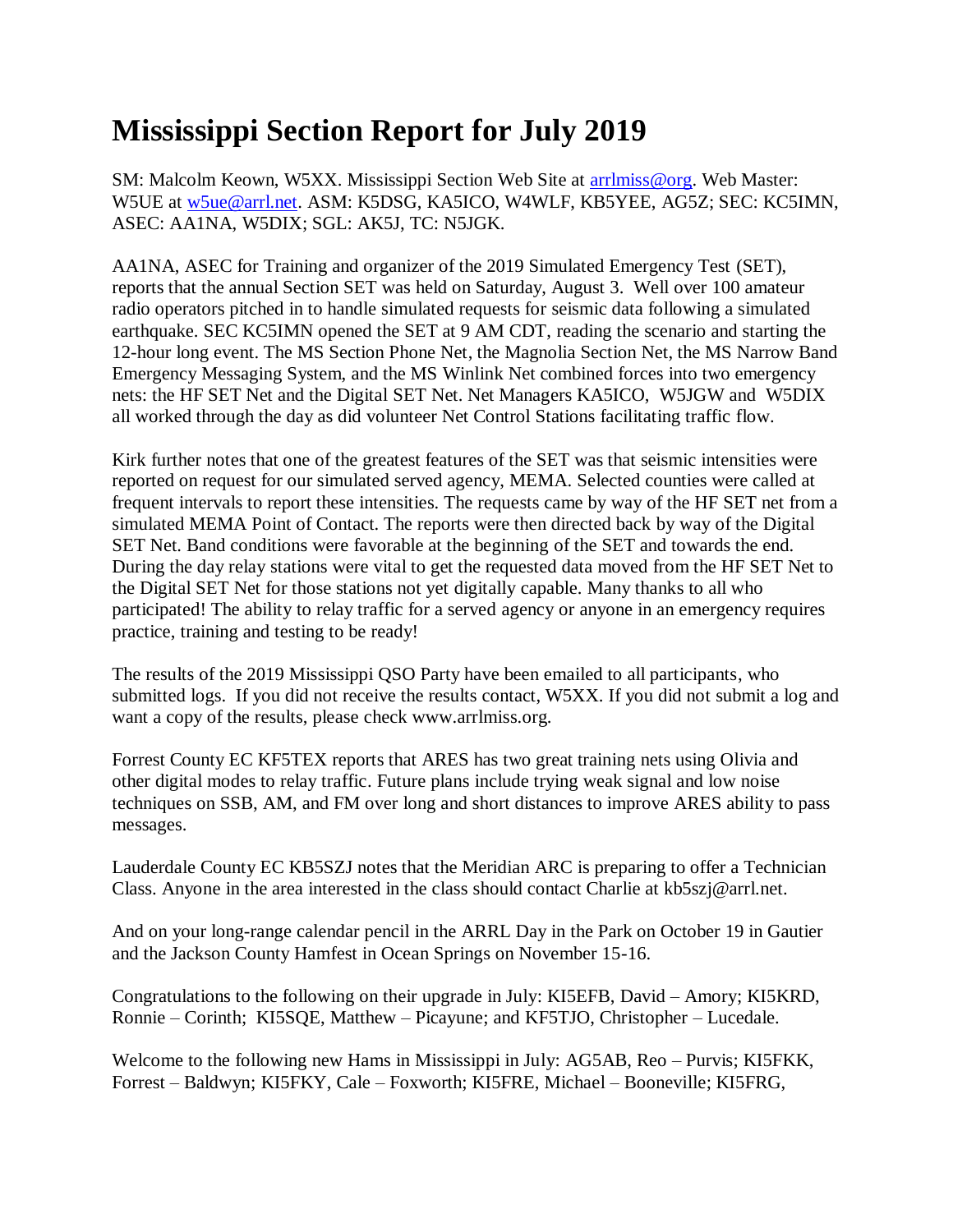Edward – Foxworth; KI5FRW, David – Picayune; KI5FTF, Joey – Bruce; KI5FTG, Paul – Smithville; and KI5FTH, Alex – Louisville;

Also, welcome to the following new ARRL Members in July: KE5EYI, Houston - Merigold; KI5FAM, Joseph – Vardaman; KI5FFZ, Michael – Madison; KI5FIV, John – Vicksburg; KD5IEI, Edward – Nesbit; WB5KIW, William – Ridgeland; KB5QJO, Louis – Pass Christian; N5RME, Rose – Soso; and KD5SM, Ben – Horn Lake.

As of July 31, ARRL Membership in Mississippi was 973. Up 5 from last month!

DEC KB5VE has retired from the position and moved to Florida. Thanks to Dale for a job well done in organizing ARES in Southeast Mississippi. Replacing Dale as DEC will be KF7DLW and replacing Justin as Forest County EC will be former AEC KF5TEX.

Also welcome to W5TXR as EC for Lowndes County, N5AAS as AEC for Forest County, and AG5RI and AE5MI as AECs for Harrison County.

SEC/DEC Reports for July 2019: KC5IMN (SEC), KC5IIW (EC MS), AF5PO (NE MS), N5ZNT (SW MS), KB0ZTX (NW MS),

EC Reports for July 2019: KE5BSB (Itawamba), KF7DLW (Forrest), AE5FK (Walthall), AG5GN (Lamar), KA5ICO (Chickasaw), KC5IIW (Scott), KF5IMA (Lafayette), N5KDA (Adams), AD7KJ (Franklin), AF5NG (Marion), AD5PO (Tishomingo), AE5SK (AEC)(Copiah, Hinds, Madison, Rankin), KB5SZJ (Lauderdale), WA5TEF (Lee), W4WLF (Harrison), KF5WVJ (DeSoto), N5ZNT (Lincoln/Wilkinson), KB5ZEA (Attala), and KB0ZTX (Marshall).

Club Newsletter/Reports (Editor): the Meridian ARC Spark Gap (W5MAV)

HF Net Reports

Hattiesburg ARC 10M Net 4/48/0 (KD5XG)

K5TAL American Legion Net 5/46/0 (KA5DON)

Magnolia Section Net 31/1190/3 (KA5ICO)

MS Baptist Hams Net 4/15/0 (WF5F)

MSPN 31/2158/12 (W5JGW)

VHF Net Reports - sessions/QNI/QTC (Net Manager)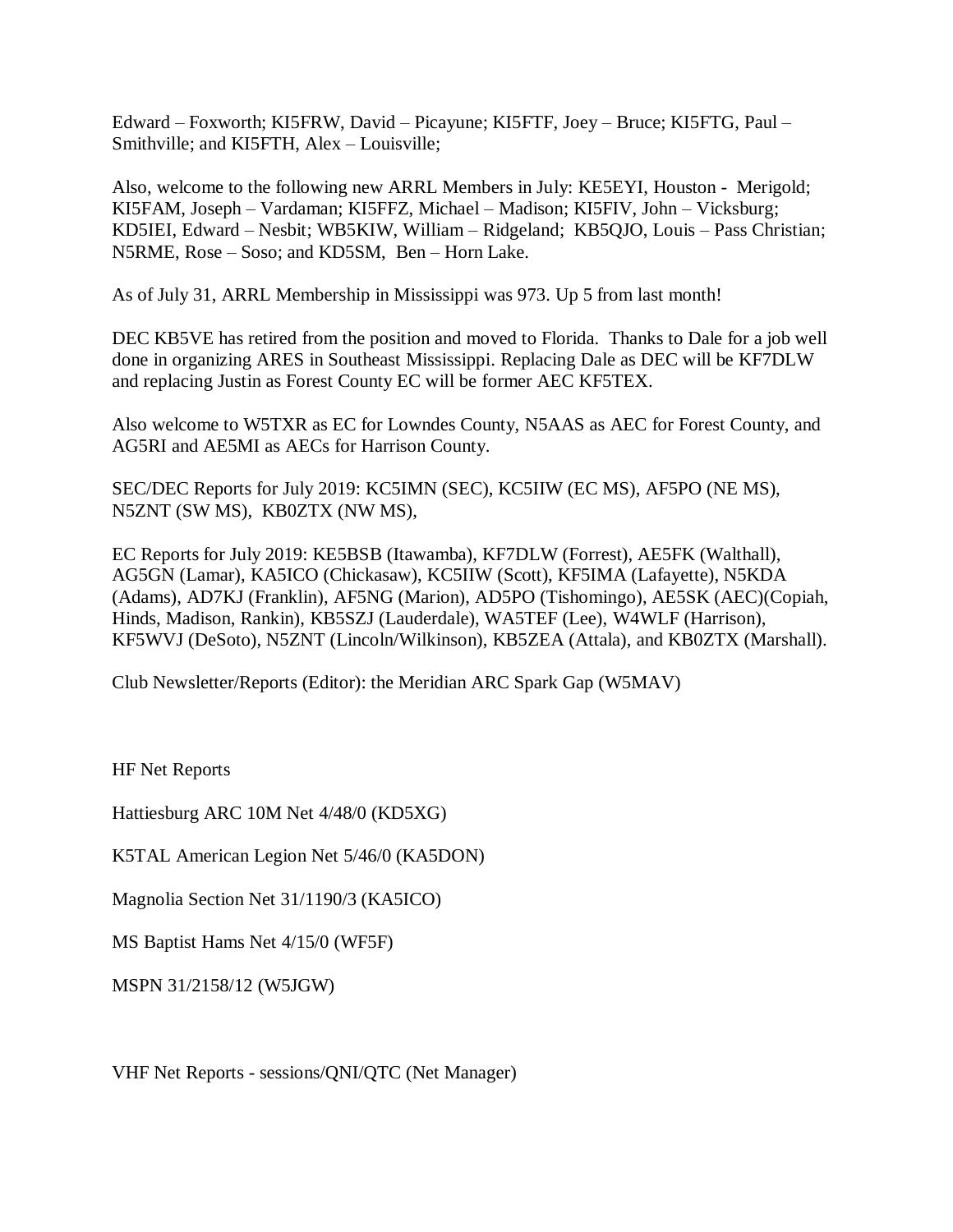Adams County ARES 5/37/0 (N5KDA)

Attala County ARES 4/20/0 (KB5ZEA)

Capital Area Emergency Net 4/46/0 (K5XU)

DeSoto County Training and Information Net 5/106/0 (KF5WVJ0 One Skywarn Operation

Forrest/Perry Counties ARES 2/23/0 (KF7DLW)

Hattiesburg ARC 2M Net 4/57/5 (KD5XG)

Hattiesburg 2M Simplex Net 1/9/0 (KD5XG)

Itawamba County ARES 1/8/0 (KE5BSB)

Jackson ARC Emergency Net 4/49/0 (K5XU)

K5TAL American Legion Net 5/39/0 (KA5DON)

Lamar County ARES 2/23/0 (AG5GN)

Marion County ARES Net 4/22/0 (AF5NG)

Madison County ARES 4/23/0 (W5DIX)

Marshall County ARES 4/4/0 (KB0ZTX)

Mississippi Coast ARES, Weather, and Tech Net 5/86/0 (K5CRJ) One emergency Operation

Meridian Area Emergency Net 5/58/0 (KB5SZJ and KF5ETN)

Metro Jackson ARES Net 2/17/0 (AE5SK)

Northeast Mississippi Skywarn Net 5/37/0 (WA5TEF)

MSU ARC 5/173/0 (N5OMK)

Open Quad Net 3/55/0 (KA5DON)

Scott County ARES Training Net 5/49/0 (KC5IIW)

Southwest MS ARES Team 5/15/0/ (N5ZNT) Two Skywarn 0perations

Sundancer Solar ARES Net 5/76/0 (KA5ICO)